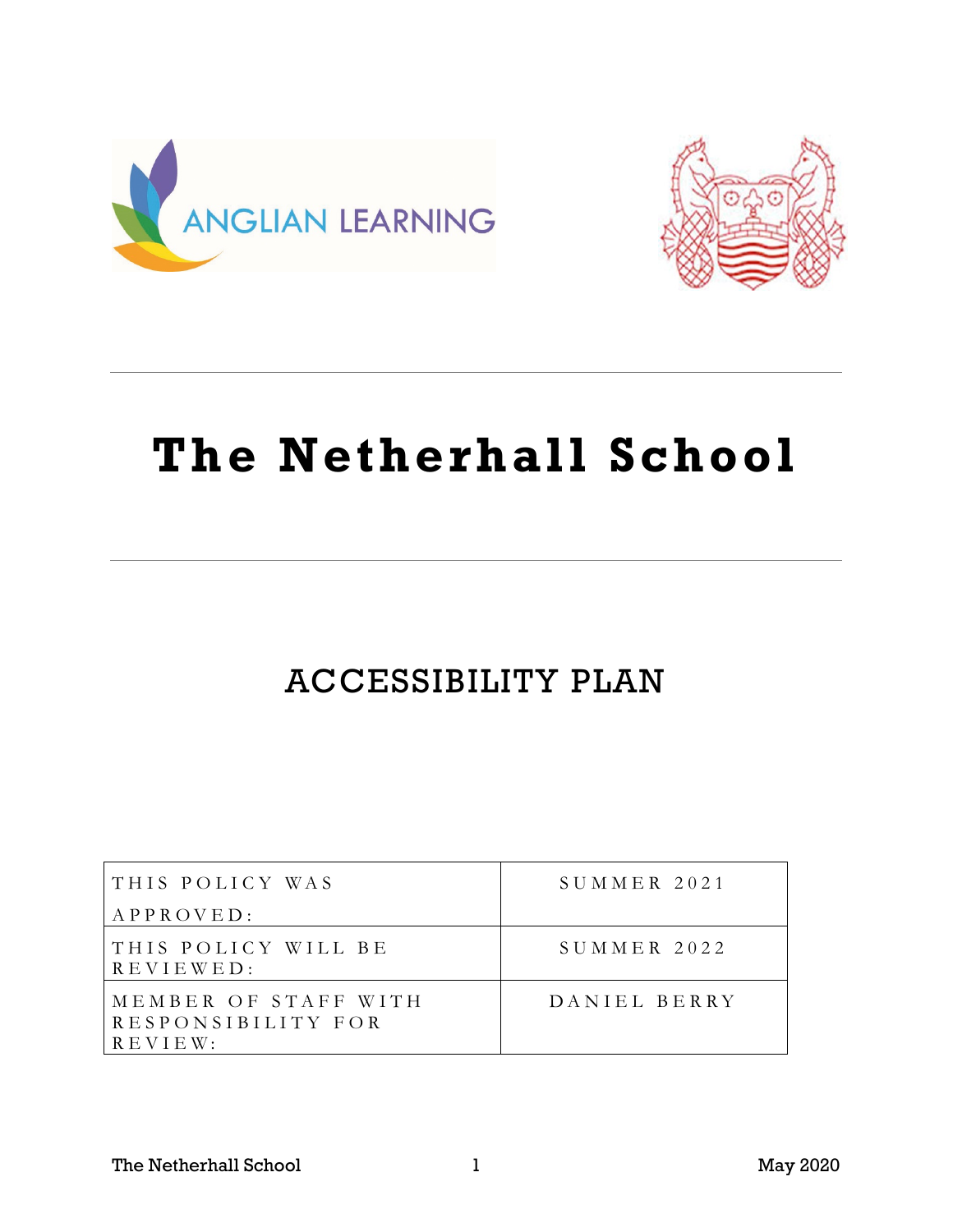## **ACCESSIBILITY PLAN**

#### **Introduction**

On 1 October, 2010, the Equality Act 2010 replaced all existing equality legislation such as the Race Relations Act, Disability Discrimination Act and Sex Discrimination Act.

The Equality Act 2010 provides a single, consolidated source of discrimination law. It simplifies the law and it extends protection from discrimination in some areas.

The Equality Act 2010 replaced nine major Acts of Parliament and almost a hundred sets of regulations which had been introduced over several decades. It provides a single, consolidated source of discrimination law, covering all the types of discrimination that are unlawful.

The Act makes it unlawful for the responsible body of a school to discriminate against, harass or victimise a student or potential student:

- in relation to admissions,
- in the way it provides education for students,
- in the way it provides students access to any benefit, facility or service, or
- by excluding a student or subjecting them to any other detriment.

#### **Key Objective**

To reduce and eliminate barriers to access to the curriculum and to allow full participation in the school community for students, and prospective students with a disability.

#### **Principles**

- $\triangleright$  The school recognises and values parents' knowledge of their child's disability and its effect on his/her ability to carry out normal activities, and respects the parents' and child's right to confidentiality;
- $\triangleright$  The school provides all students with a broad and balanced curriculum, differentiated and adjusted to meet the needs of individual students; and endorses the key principles in the National Curriculum Framework and National Curriculum Inclusion Statement, which underpin the development of a more inclusive curriculum:
	- Setting suitable learning challenges
	- Responding to students' diverse needs
	- Overcoming potential barriers to learning and assessment for individuals and groups of students.

#### **Activity**

The school outlines the main objectives which the school undertakes, and is planning to undertake, to achieve the key objective (above).

#### a) **School Curriculum & related activities**

The school will continue to seek and follow the advice of Local Authority services, such as specialist teachers and SEND inspectors/advisers, and of appropriate health professionals from the local NHS Trusts.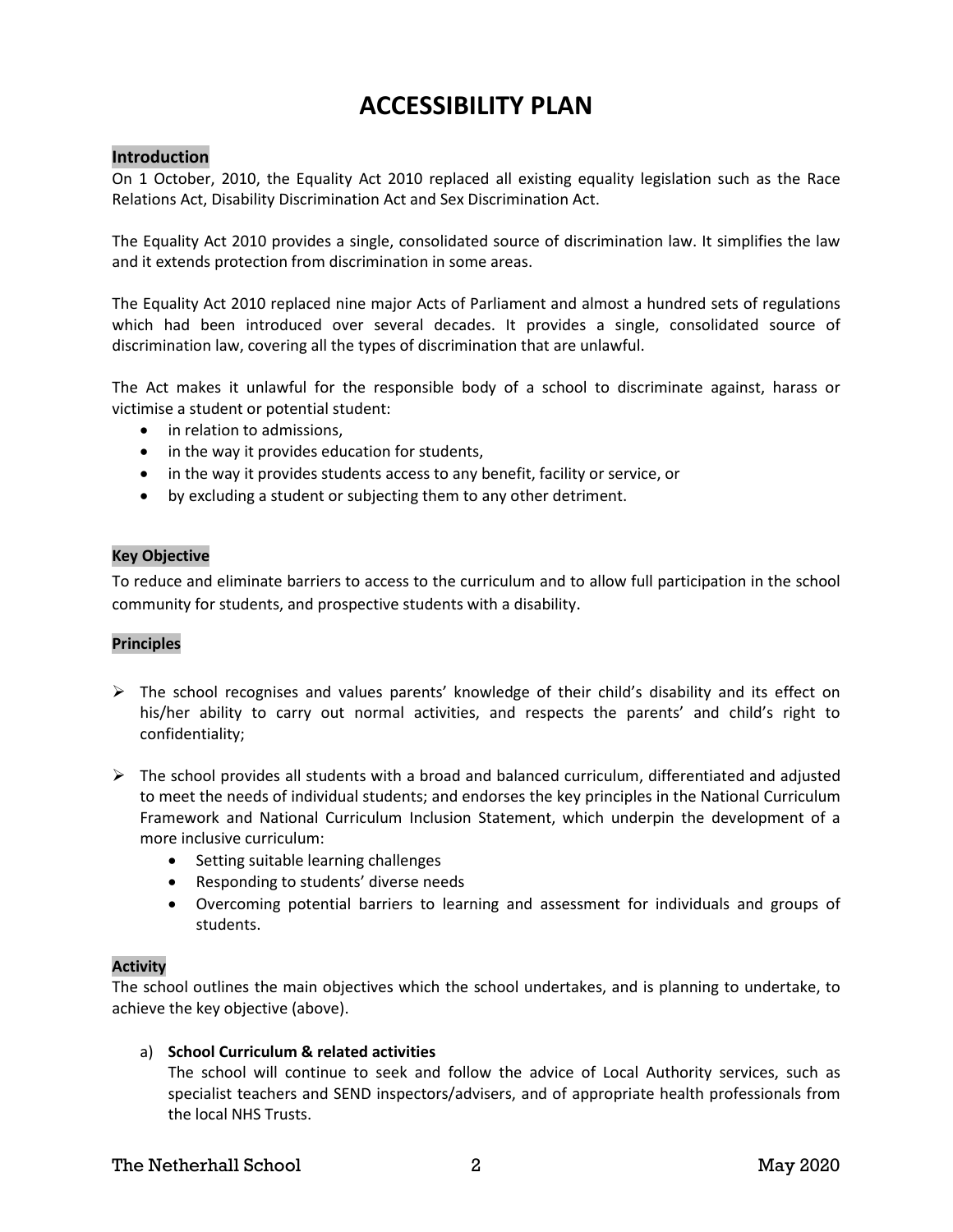#### b) **Physical environment**

The school will take account of the needs of students and visitors with physical difficulties and sensory impairments when planning and undertaking future improvements and refurbishments of the site and premises, such as improves access, lighting, acoustic treatment and colour schemes, and more accessible facilities and fittings, etc.

#### c) **Access to information**

The school will make itself aware of local services, including those provided through the Local Authority, for providing information in alternative formats when required of requested.

With reference to '*The Equality Act 2010 and schools - Departmental advice for school leaders, school staff, governing bodies and local authorities'* DfE (2014)

#### **Linked Policies**

This plan will contribute to the review and revision of related school policies, e.g.

- School Improvement Plan
- SEND policy
- Equal Opportunities policy
- Curriculum policies
- Capital programme

#### **Protected Characteristics**

It is unlawful for a school to discriminate against a student or prospective student by treating them less favourably because of their:

- sex
- race
- disability
- religion or belief
- sexual orientation
- gender reassignment
- pregnancy or maternity

#### Disability

Disability provisions in the Equality Act are different from those for other protected characteristics in a number of ways.

The provisions relating to disability discrimination are different in that you may, and often must, treat a disabled person more favourably than a person who is not disabled and may have to make changes to your practices to ensure, as far as is reasonably possible, that a disabled person can benefit from what you offer to the same extent that a person without that disability can.

The disability provisions in the Equality Act mainly replicate those in the former Disability Discrimination Act (DDA). There are some minor differences as follows: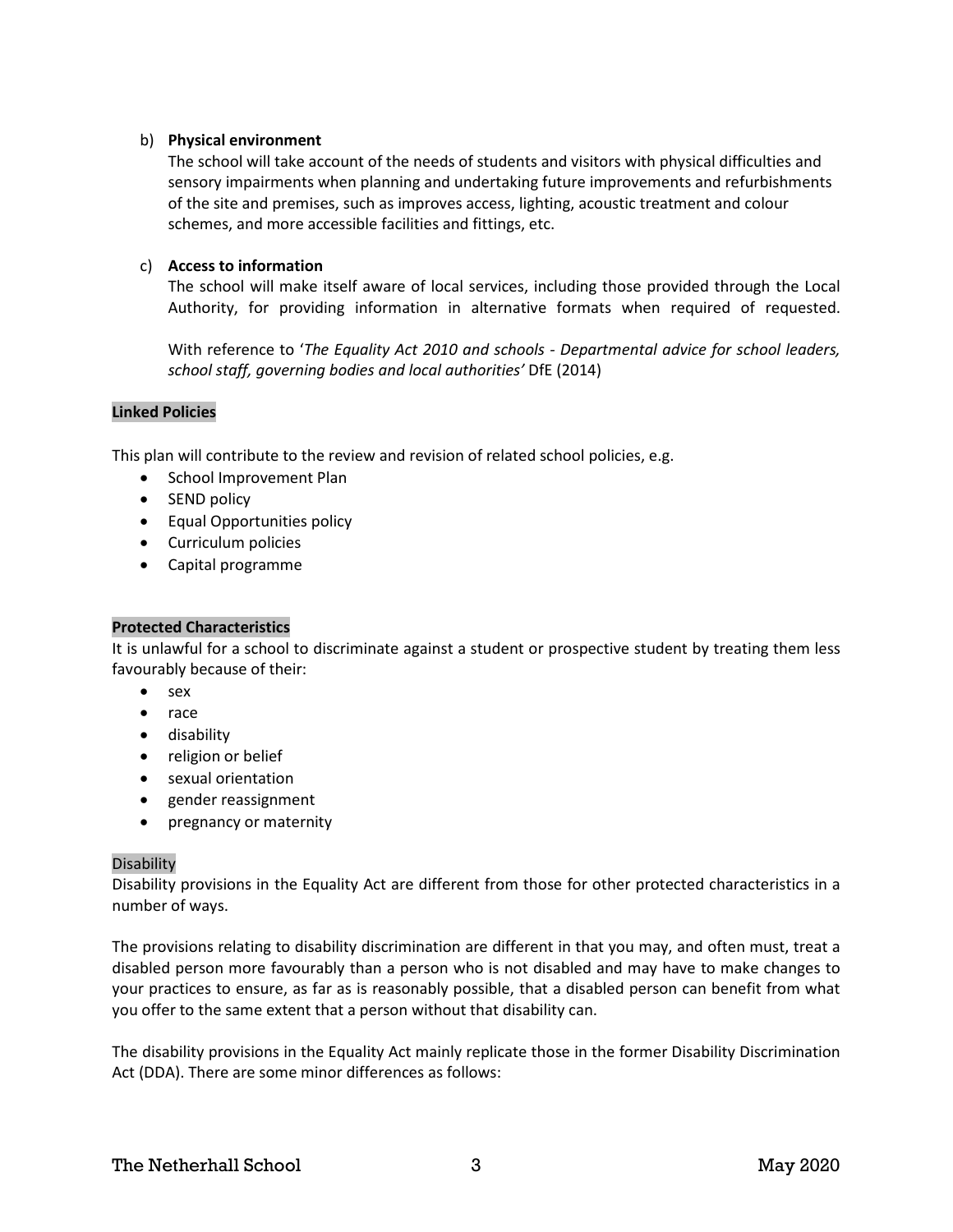- Unlike the DDA the Equality Act does not list the types of day to day activities which a disabled person must demonstrate that they cannot carry out, thus making the definition of disability less restrictive for disabled people to meet.
- Failure to make a reasonable adjustment can no longer be defended as justified. The fact that it must be reasonable provides the necessary test.
- Direct discrimination against a disabled person can no longer be defended as justified bringing it into line with the definition of direct discrimination generally.
- From September 2012 schools and local authorities have a duty to supply auxiliary aids and services as reasonable adjustments where these are not being supplied through Education, Health & Care Plans or from other sources.

#### **Definition of Disability**

The Equality Act defines disability as when a person has a

'*Physical or mental impairment which has a substantial and long-term adverse effect on that person's ability to carry out normal day to day activities*.'

Some specified medical conditions, HIV, multiple sclerosis and cancer are all considered as disabilities, regardless of their effect.

The Equality Act sets out details of matters that may be relevant when determining whether a person meets the definition of disability. Long term is defined as lasting, or likely to last, for at least 12 months.

#### **Reasonable Adjustments**

The duty to make reasonable adjustments applies only to disabled people. For schools the duty is summarised as follows:

- Where something a school does places a disabled student at a disadvantage compared to other students then the school must take reasonable steps to try and avoid that disadvantage.
- Schools will be expected to provide an auxiliary aid or service for a disabled student when it would be reasonable to do so and if such an aid would alleviate any substantial disadvantage that the student faces in comparison to non-disabled students.

Schools are not subject to the requirement of reasonable adjustment duty concerned with making alterations to physical features because this is already considered as part of their planning duties.

#### **Auxiliary Aids and Services**

Many disabled children will have a SEND and may need auxiliary aids which are necessary as part of their SEND provision; in some circumstances as part of a formal Education, Health & Care Plan (EHCP). These aids may be provided in the school under the SEND route, in which case there will be no need for the school to provide those aids as part of their reasonable adjustment duty.

#### **School duty around accessibility**

Schools must implement accessibility plans which are aimed at:

- Increasing the extent to which disabled students can participate in the curriculum;
- Improving the physical environment of schools to enable disabled students to take better advantage of education, benefits, facilities and services provided; and
- Improving the availability of accessible information to disabled students.

Schools will also need to have regard to the need to provide adequate resources for implementing plans and must regularly review them.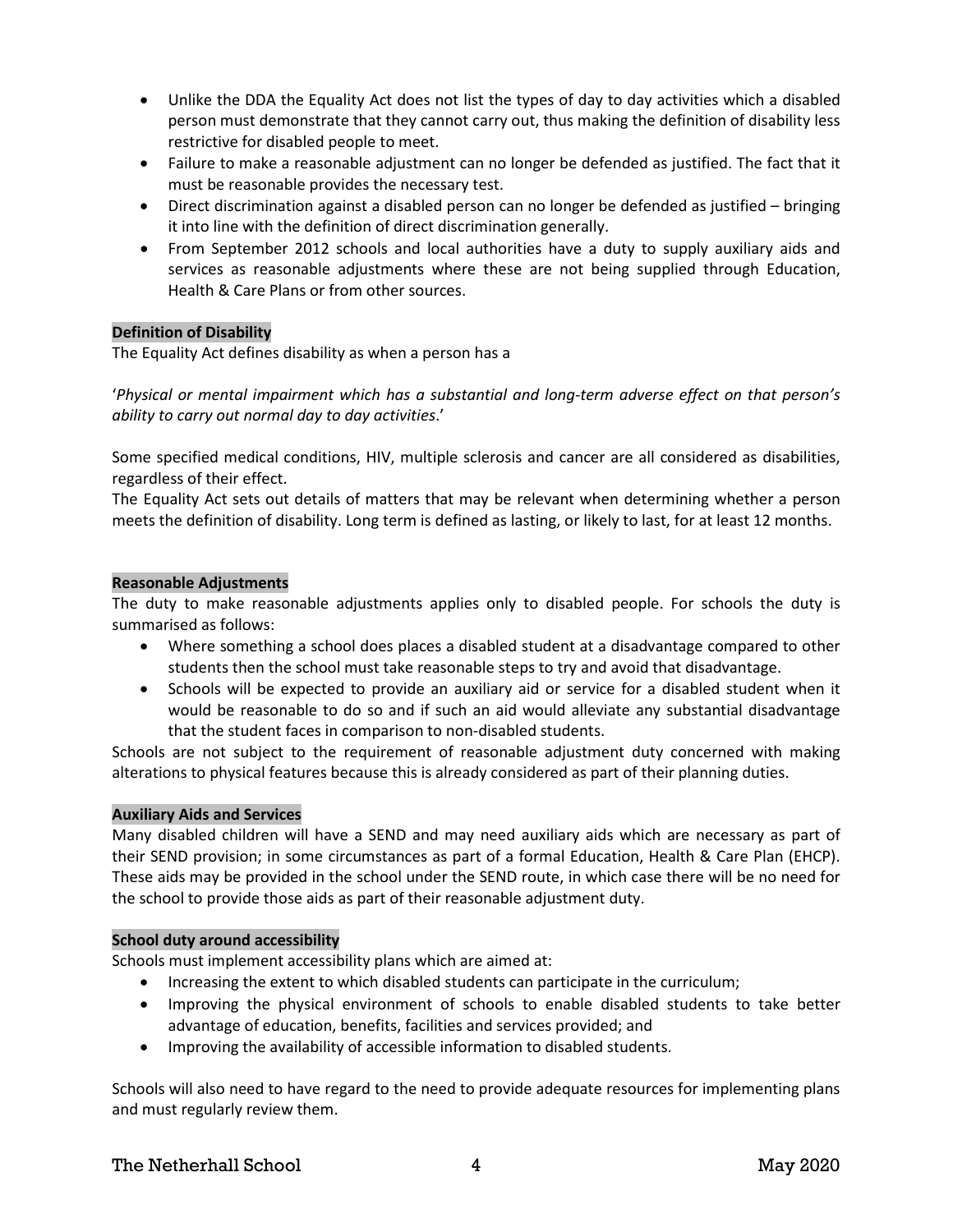#### **Action Plan**

See attached (Appendix2)

### **Appendices**

- **1. Plan information**
- **2. Access Plan**
- **3. Identifying barriers to access**
- **4. School map**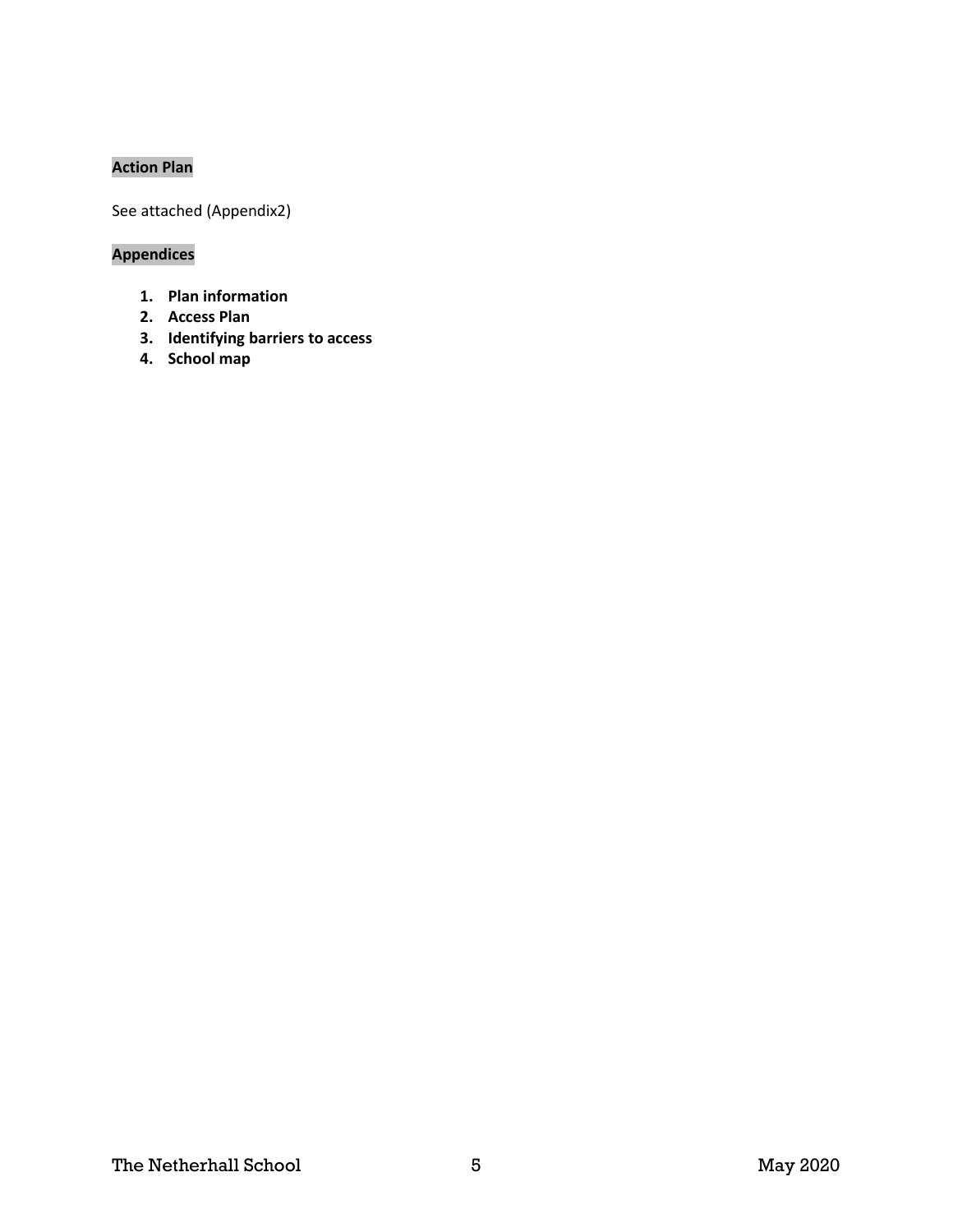#### **APPENDIX 1:**

**Date of Plan:** May 2021

**Date of Review:** Summer Term 2022 **Member of Staff Responsible:** D Berry

**This plan was drawn up by:** D Berry (Deputy Principal – Behaviour & welfare)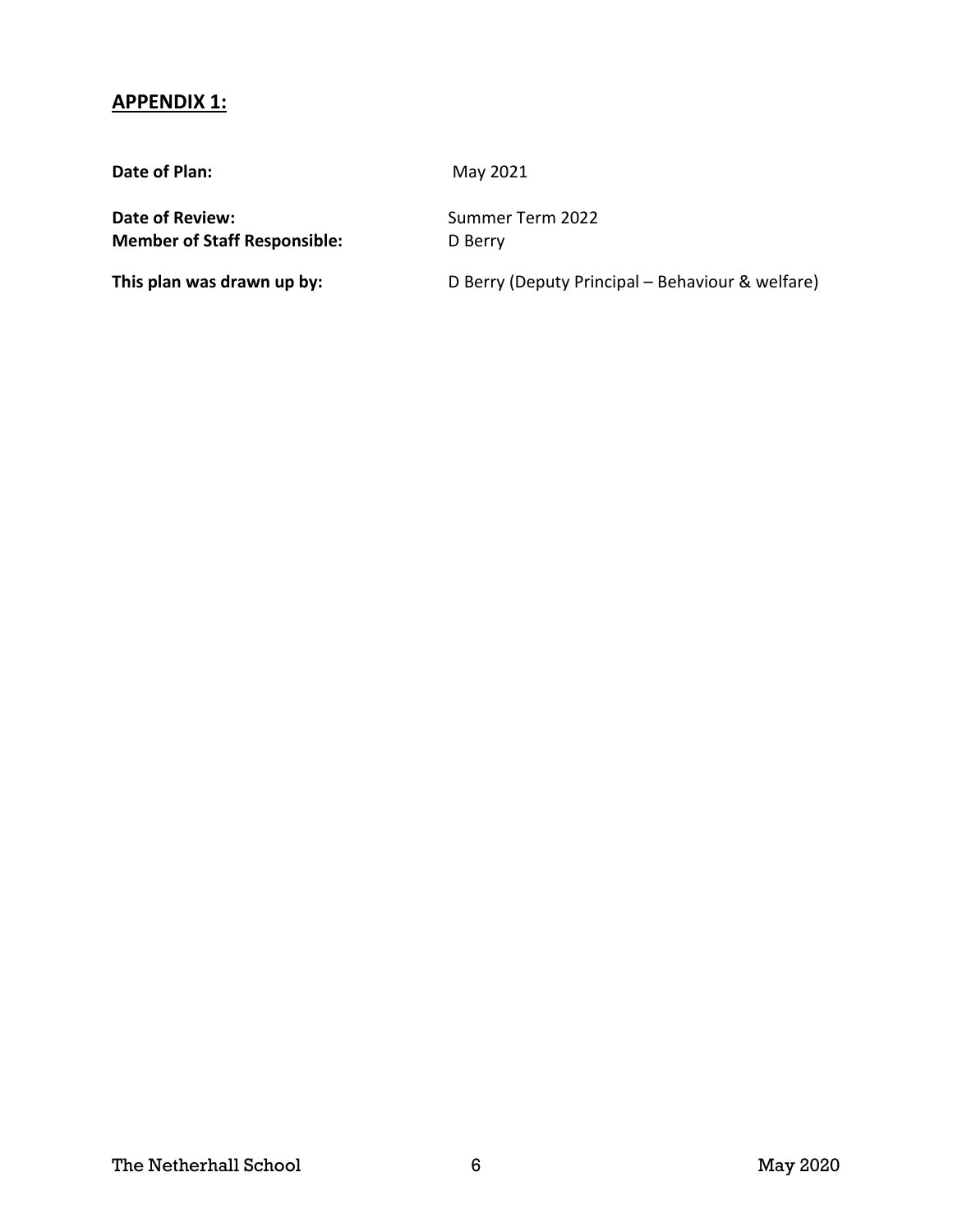#### **APPENDIX 2: ACCESS PLAN**

### **SHORT TERM**

|                         | <b>Objective</b>                                                                                                                                                                                                                                                                     | What                                                                                                                                                                                                                                                 | <b>How</b>                                                                                                                                                                                                                                                                    | When                                     | <b>Goal Achieved</b>                                                                                                                                                                                                                                                                                    |
|-------------------------|--------------------------------------------------------------------------------------------------------------------------------------------------------------------------------------------------------------------------------------------------------------------------------------|------------------------------------------------------------------------------------------------------------------------------------------------------------------------------------------------------------------------------------------------------|-------------------------------------------------------------------------------------------------------------------------------------------------------------------------------------------------------------------------------------------------------------------------------|------------------------------------------|---------------------------------------------------------------------------------------------------------------------------------------------------------------------------------------------------------------------------------------------------------------------------------------------------------|
| 1                       | Ensure compliance with<br>Equality Act and SEN Code of<br>Practice                                                                                                                                                                                                                   | Staff & Governors informed of<br>requirements and obligations of<br>Equality Act, and of the<br><b>Accessibility Plan</b>                                                                                                                            | Staff Meeting &<br><b>Governors Meeting</b>                                                                                                                                                                                                                                   | Ongoing                                  | School complies with requirements<br>of Equality Act and SEN Code of<br>Practice. Dr Glenn-Lynch appointed<br>as SENDCo from September 2021                                                                                                                                                             |
| $\overline{2}$          | To ensure evacuation<br>procedures meet all needs                                                                                                                                                                                                                                    | Develop staff awareness of<br>appropriate routes. Routes and<br>collection points on hard<br>surfaces                                                                                                                                                | Identify needs of individual<br>students, creating up to date<br>plan                                                                                                                                                                                                         | September 2020<br>(Reviewed<br>annually) | School complies with requirements<br>of Equality Act and SEN Code of<br>Practice                                                                                                                                                                                                                        |
| $\overline{\mathbf{3}}$ | To improve environment for<br>students with visual<br>impairment                                                                                                                                                                                                                     | Incorporate appropriate colour<br>schemes, taking into account<br>handrails, step and signs                                                                                                                                                          | Refurbishments                                                                                                                                                                                                                                                                | Ongoing                                  | Improvements to handrails and<br>signs have been made as required<br>by Equality Act and SEN code of<br>practice. Steps painted summer<br>term 2020<br>C-19 one-way system signage in<br>place from September 2020                                                                                      |
| 4                       | To identify students with<br>SEND, provide appropriate<br>support to access learning<br>and assessments (including<br>providing access<br>arrangements in assessments<br>and exams), and track<br>progress robustly, liaising<br>regularly with students and<br>their parents/carers | Regular reviews of individual<br>student progress with regular<br>communication with parents<br>and carers.<br>Range of assessments available<br>to identify a broad range of<br>SEND, including whole-school<br>screening software such as<br>Lucid | Intervention checklist in place<br>to ensure a consistent<br>approach is used by all staff<br>Regular meetings with<br>Inclusion Group to aid<br>identification of students with<br>undiagnosed SEND<br>Data scrutiny a regular feature<br>of all line management<br>meetings | September 2020<br>(Reviewed<br>annually) | New SEND will be identified quickly<br>and information shared with<br>students, parents and carers<br>SEND provision will be tracked<br>carefully to ensure students are<br>making adequate progress and<br>parents and carers will be kept<br>informed and invited to contribute<br>to decision-making |
| 5                       | To ensure extra-curricular<br>activities are available to all<br>students                                                                                                                                                                                                            | Accessibility and awareness of<br>individual needs to allow<br>participation                                                                                                                                                                         | Training if necessary, for<br>teachers                                                                                                                                                                                                                                        | Ongoing and for<br>individual needs      | Disabled students are included by<br>their peers in all parts of school life                                                                                                                                                                                                                            |
| 6                       | To ensure all Fire routes                                                                                                                                                                                                                                                            | Any existing Fire routes with                                                                                                                                                                                                                        | Devolved capital and funding                                                                                                                                                                                                                                                  | Ongoing                                  | School complies with requirements                                                                                                                                                                                                                                                                       |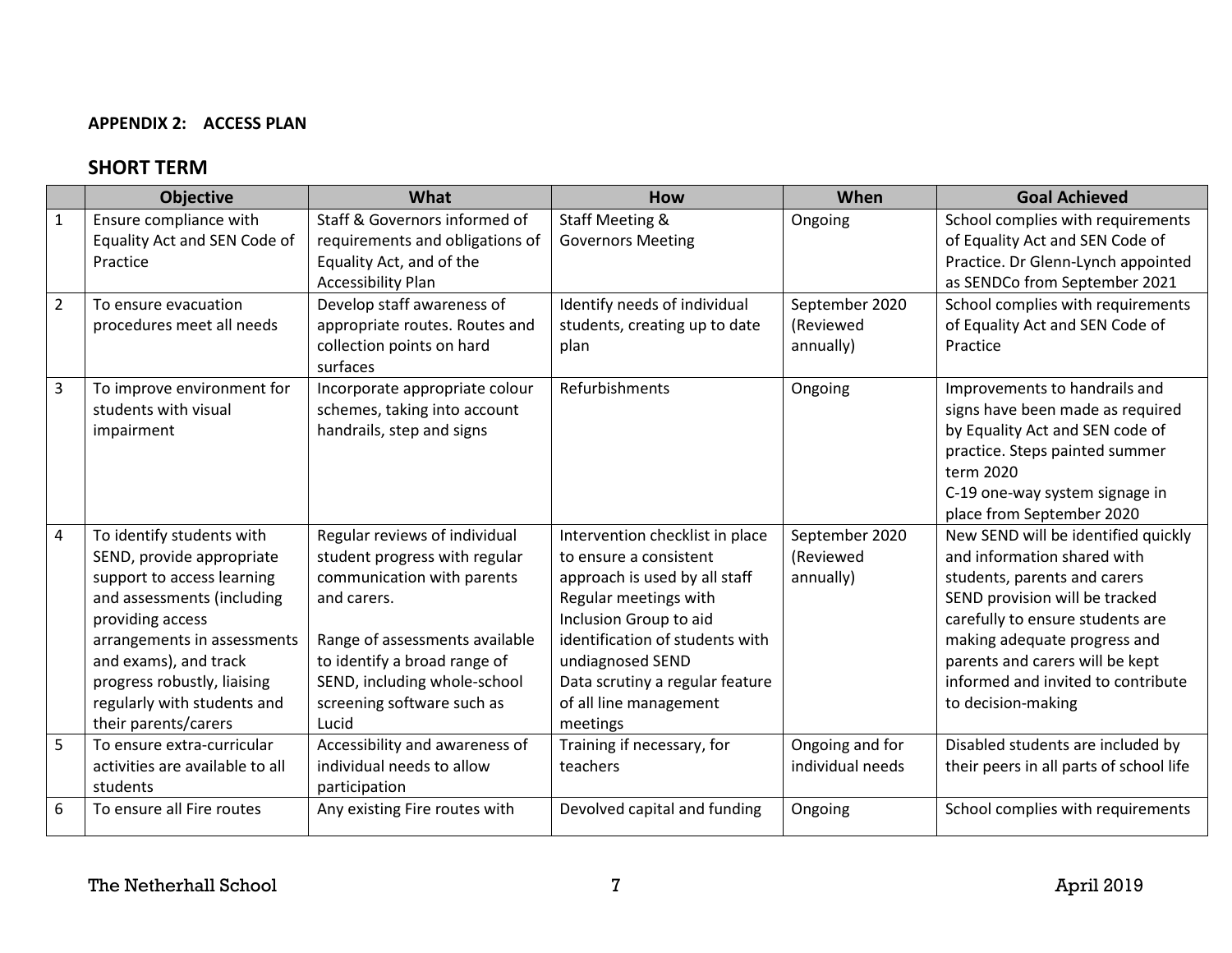| comply with Equality Act | steps to have a ramp installed | if available | of Equality Act and SEN Code of |
|--------------------------|--------------------------------|--------------|---------------------------------|
|                          |                                |              | Practice                        |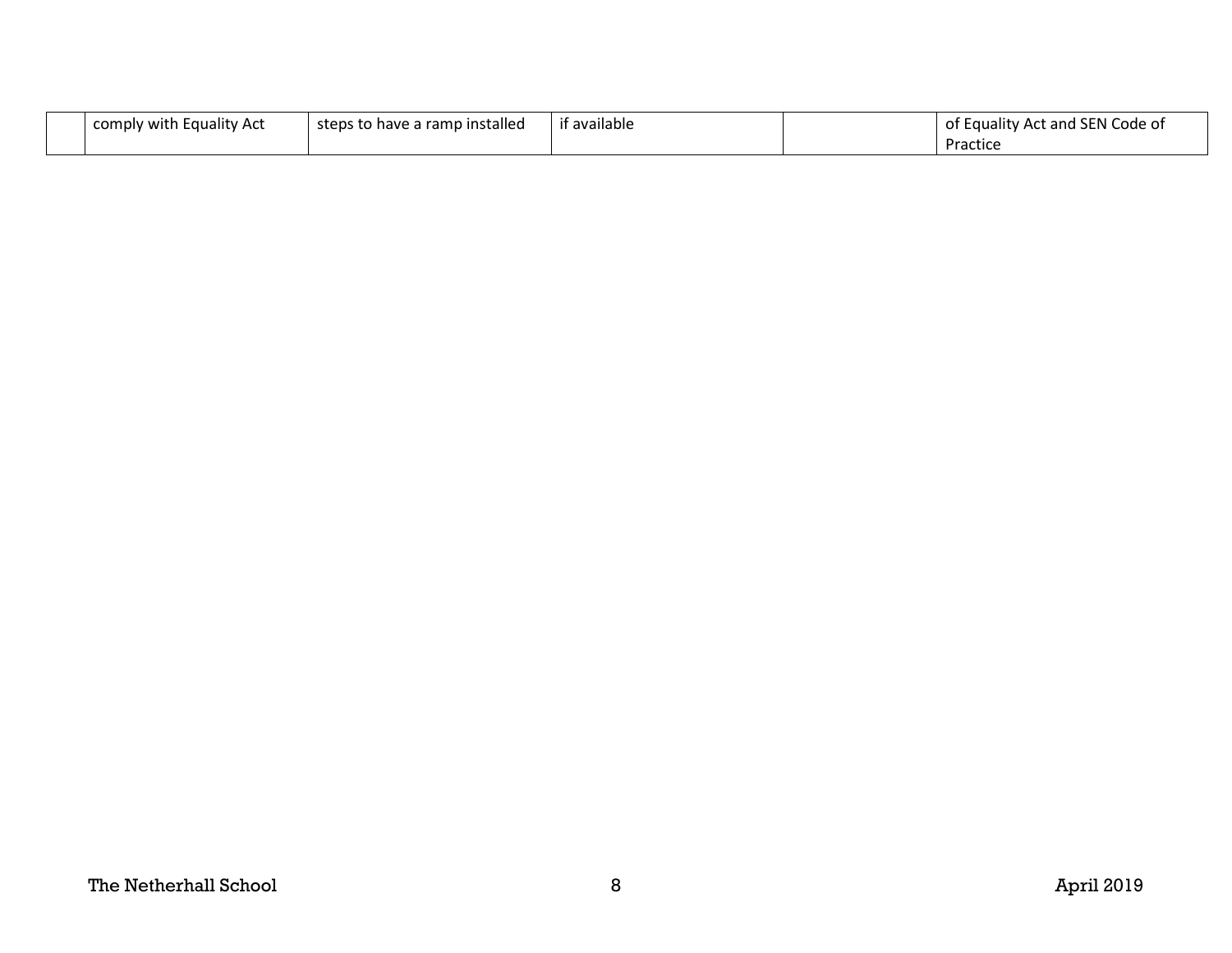## **MEDIUM TERM**

|                | <b>Objective</b>              | What                           | How                               | When            | <b>Goal Achieved</b>                 |
|----------------|-------------------------------|--------------------------------|-----------------------------------|-----------------|--------------------------------------|
| $\overline{7}$ | Improve working               | Incorporate appropriate colour | Seek advice from LA building      | Ongoing         | VI students able to work             |
|                | environment for students      | schemes when refurbishing, and | surveyors                         |                 | independently in all teaching areas  |
|                | with visual impairment        | install blinds on south-facing |                                   |                 |                                      |
|                |                               | windows                        |                                   |                 |                                      |
| 8              | Improve provision for         | Staff to develop in knowledge  | Range of training available for   | Ongoing         | All staff are confident in making    |
|                | students with SEND            | and understanding of           | staff, including SEND             |                 | necessary adjustments to enable      |
|                |                               | approaches to create inclusive | workshops and training            |                 | all students to thrive and access    |
|                |                               | classroom environments and     | sessions, dissemination of        |                 | learning in all classrooms           |
|                |                               | meet the needs of all learners | ideas through the Inclusion       |                 | Two new HLTA's appointed 2020-       |
|                |                               |                                | Group, Lesson Study program,      |                 | 2021; new SENCo appointed Sept       |
|                |                               |                                | signposting of staff to relevant  |                 | 2021                                 |
|                |                               |                                | online learning and induction     |                 |                                      |
|                |                               |                                | program for new staff.            |                 |                                      |
| 9              | Embed the use of assistive    | Students to be confident in    | SENCo and Inclusion faculty       | Three-year plan | Targeted students will routinely     |
|                | technology so that identified | using relevant software, Exam  | staff to provide training to      |                 | use assistive technology in learning |
|                | students with SEND            | Reader Pens, laptops and other | students and staff                |                 | and assessments. Staff will have     |
|                | confidently and routinely use | assistive technology to access |                                   |                 | the necessary knowledge and          |
|                | software and equipment        | learning and assessments       |                                   |                 | understanding to support and         |
|                |                               |                                |                                   |                 | encourage students in using this in  |
|                |                               |                                |                                   |                 | lessons and assessments              |
| 10             | Use of Interactive            | Develop staff knowledge,       | Installation of blinds to south   | Ongoing         | Increase in access to the National   |
|                | whiteboard to meet needs of   | consideration and control of   | facing windows. Training for      |                 | Curriculum.                          |
|                | visual and oratory            | light.                         | staff for best use of Interactive |                 | Commitment to upgrade the            |
|                | impairment                    |                                | Whiteboards to fulfil             |                 | whiteboard technology on a rolling   |
|                |                               |                                | individual needs                  |                 | basis with new plasma TV -           |
|                |                               |                                |                                   |                 | starting in the Davis block where    |
|                |                               |                                |                                   |                 | the technology is the oldest.        |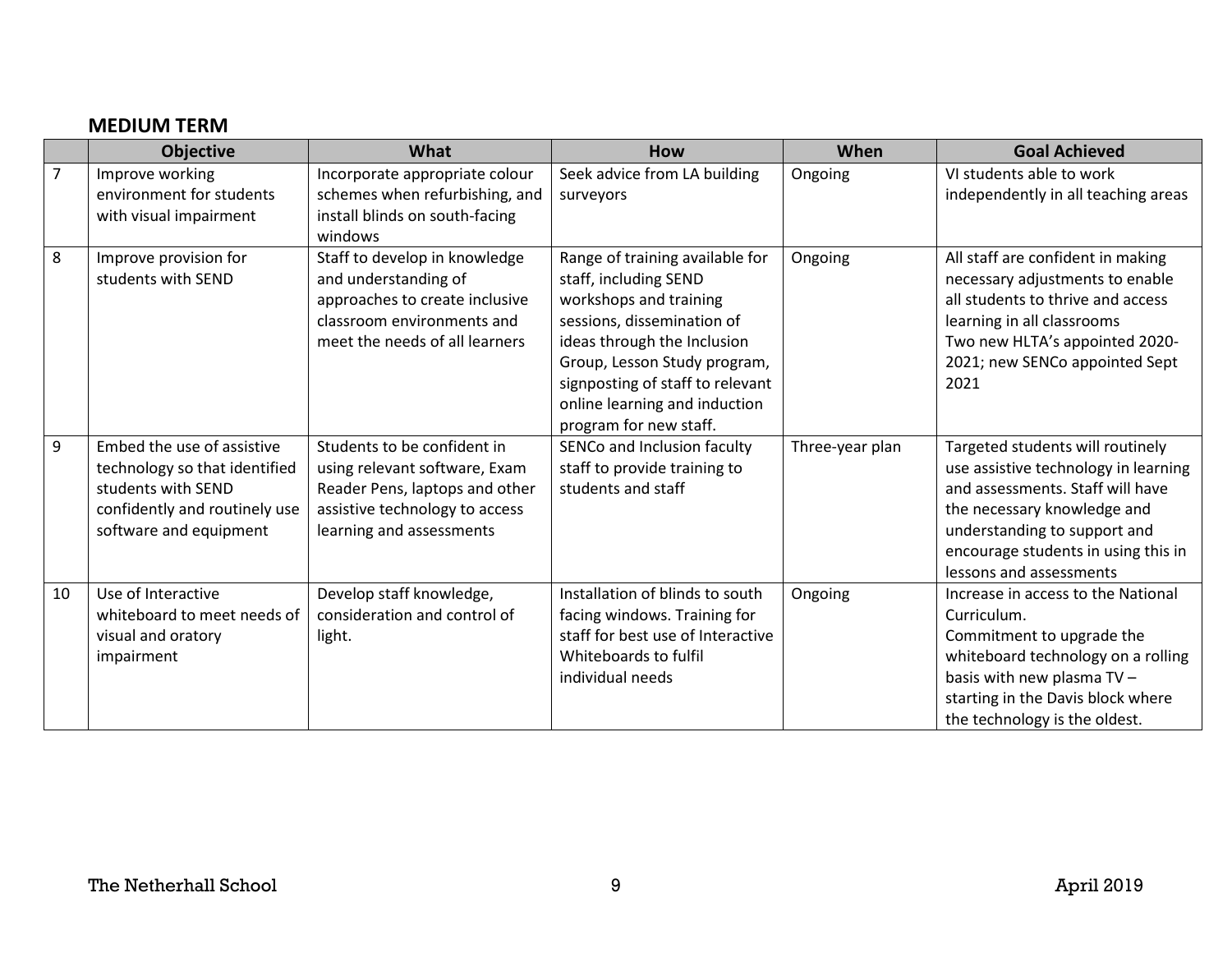#### **LONG TERM**

|          | <b>Objective</b>                                                                                                                                                                                                                                                                                                                                                                                                                                              | What                                                                                                                                                                                                                                                                                                                                                                                                                                                    | <b>How</b>                                                                                                               | When       | <b>Goal Achieved</b>                                                                                                                                                                       |
|----------|---------------------------------------------------------------------------------------------------------------------------------------------------------------------------------------------------------------------------------------------------------------------------------------------------------------------------------------------------------------------------------------------------------------------------------------------------------------|---------------------------------------------------------------------------------------------------------------------------------------------------------------------------------------------------------------------------------------------------------------------------------------------------------------------------------------------------------------------------------------------------------------------------------------------------------|--------------------------------------------------------------------------------------------------------------------------|------------|--------------------------------------------------------------------------------------------------------------------------------------------------------------------------------------------|
| 11<br>12 | Improve access to all ground<br>floor teaching areas<br>All students will be able to<br>independently navigate<br>around the school site,<br>including those with literacy<br>difficulties and global<br>learning delay<br>Students will feel safe and<br>calm walking around the<br>school site, including those<br>students with autism<br>spectrum conditions and<br>sensory processing<br>conditions, who may be<br>more sensitive to noise and<br>crowds | Ramped access to main<br>entrances of all teaching blocks<br>Students with SEND will be<br>consulted to ensure that:<br>all corridors and<br>classrooms will be<br>labelled clearly so that<br>all students can access<br>the information<br>school map will be<br>accessible for all<br>students to use<br>independently<br>Corridors will be adequately<br>wide; break and lunchtime<br>areas will have sufficient space<br>and include quieter zones | Planned use of devolved<br>capital allocation, as part of<br>planned refurbishment<br>Planned use of devolved<br>capital | <b>TBC</b> | All ground floor teaching areas<br>accessible<br>All areas of the school will be<br>accessible to students with SEND -<br>where support is required we have<br>TA or buddy system in place |
| 13       | Visual warning system in<br>toilets and changing areas                                                                                                                                                                                                                                                                                                                                                                                                        | Upgrade of existing system                                                                                                                                                                                                                                                                                                                                                                                                                              | Devolved Capital.                                                                                                        | <b>TBC</b> |                                                                                                                                                                                            |
| 14       | To provide easy access to the<br>Main Entrance area                                                                                                                                                                                                                                                                                                                                                                                                           | Provide automated door                                                                                                                                                                                                                                                                                                                                                                                                                                  | Devolved Capital                                                                                                         | <b>TBC</b> |                                                                                                                                                                                            |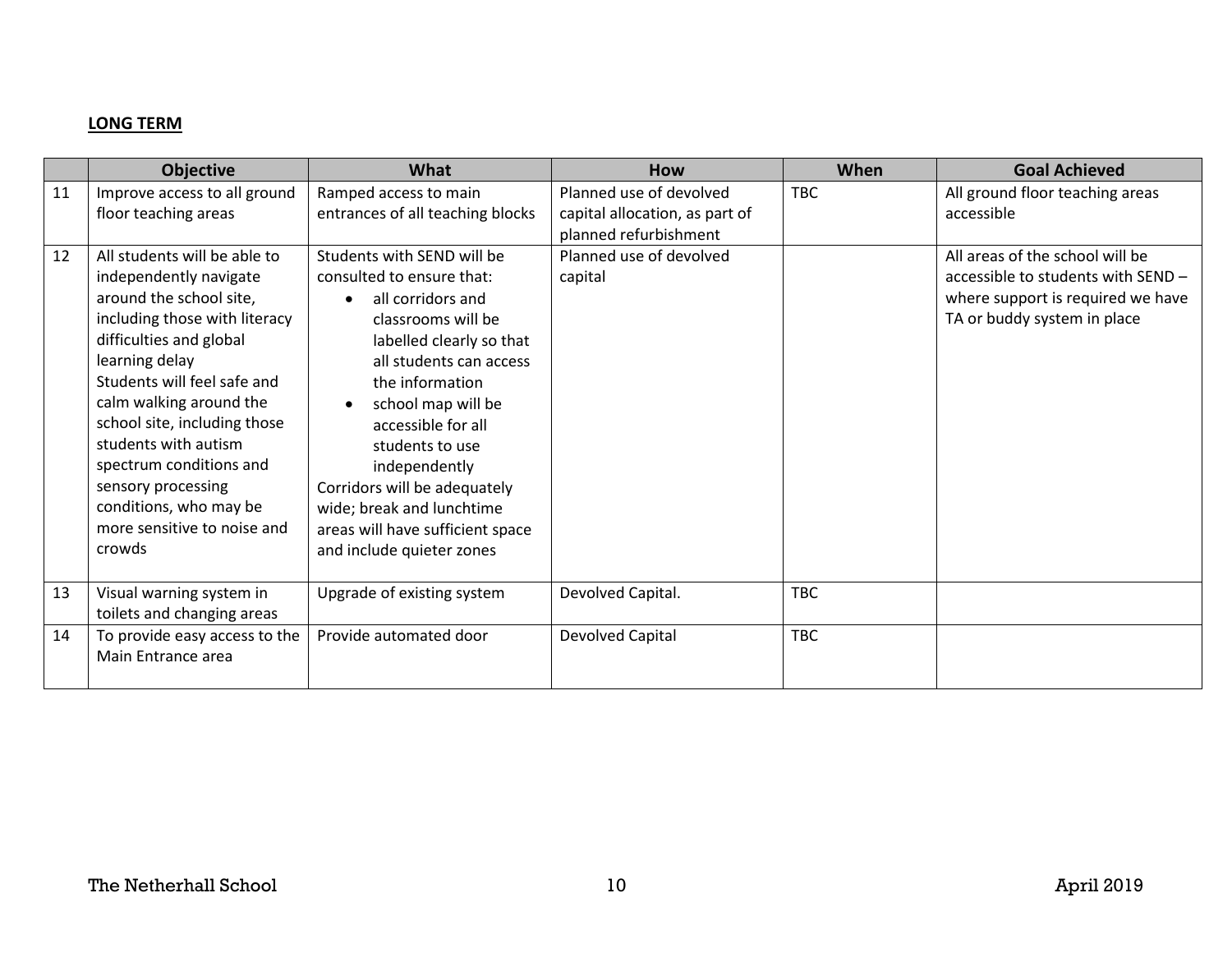## **Identifying Barriers to Access: Checklist Section 1: How does your school deliver the curriculum?**

| Question                                                                                                                                                                                                           | <b>Yes</b>   | <b>No</b> |
|--------------------------------------------------------------------------------------------------------------------------------------------------------------------------------------------------------------------|--------------|-----------|
| Do you ensure that teachers and teaching assistants have the necessary training to teach<br>and support disabled students?                                                                                         | ✓            |           |
| Are your classrooms optimally organised for disabled students?                                                                                                                                                     | $\checkmark$ |           |
| Do lessons provide opportunities for disabled students?                                                                                                                                                            | ✓            |           |
| Are lessons responsive to student diversity?                                                                                                                                                                       | ✓            |           |
| Do lessons involve work to be done by individuals, pairs, groups and whole class?                                                                                                                                  | ✓            |           |
| Are all students encouraged to take part in music, drama and physical activities?                                                                                                                                  | $\checkmark$ |           |
| Do staff recognise and allow for mental effort expended by some disabled students, for<br>example using lip reading?                                                                                               | ✓            |           |
| Do staff recognise and allow for the additional time required by some disabled<br>students to use equipment in practical work?                                                                                     | ✓            |           |
| Do staff provide alternative ways of giving access to experience or understanding for<br>disabled students who cannot engage in particular activities, for example some form of<br>exercise in physical education? | $\checkmark$ |           |
| Do you provide access to computer technology appropriate for students with<br>disabilities?                                                                                                                        | ✓            |           |
| Are school visits, including overseas visits, made accessible to all students irrespective of<br>attainment or impairment?                                                                                         | ✓            |           |
| Are there high expectations of all students?                                                                                                                                                                       | ✓            |           |
| Do staff seek to remove all barriers to learning and participation?                                                                                                                                                |              |           |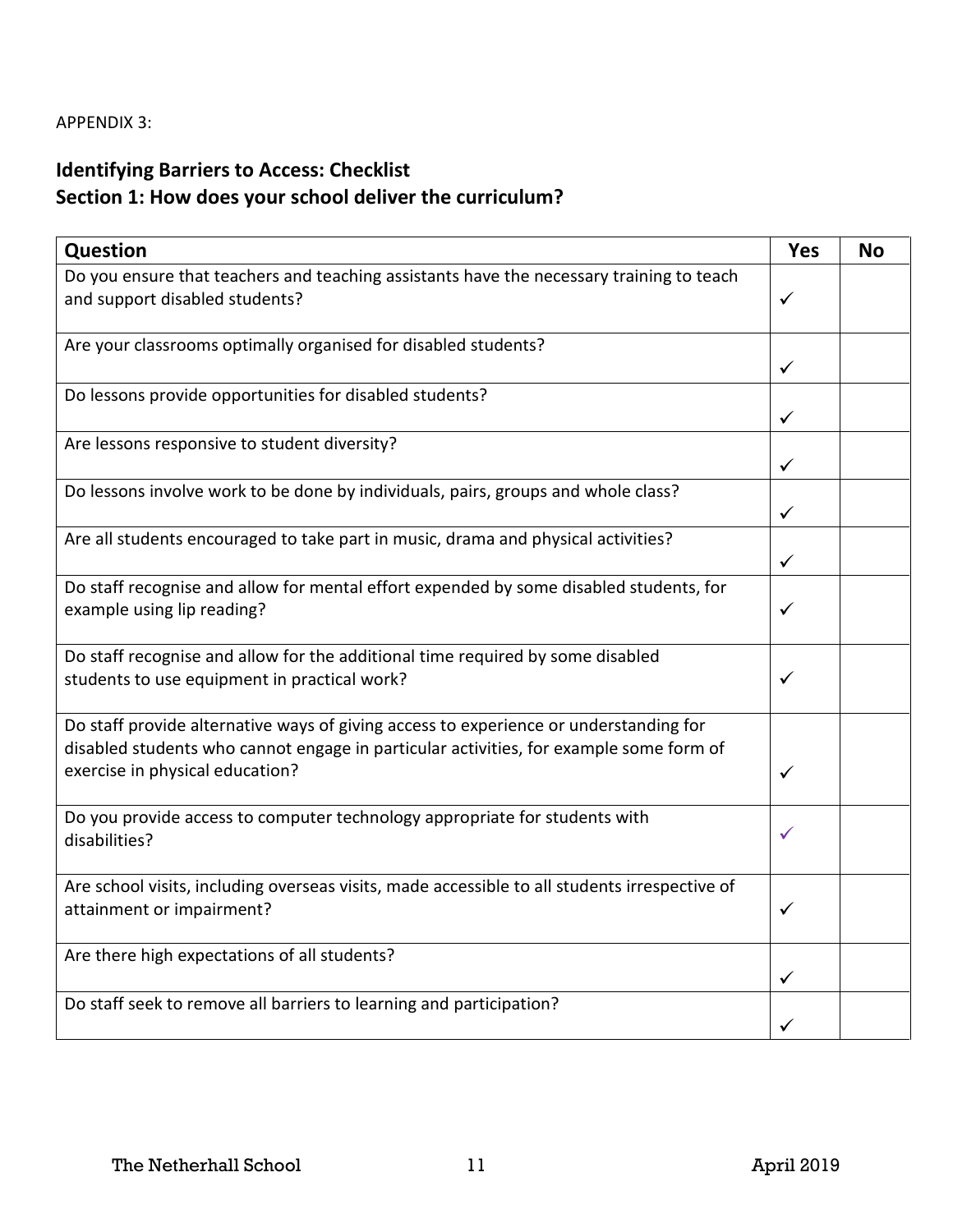## **Section 2: Is your school designed to meet needs of all the students?**

| <b>Question</b>                                                                                                                                                                                                                           | <b>Yes</b> | <b>No</b> |
|-------------------------------------------------------------------------------------------------------------------------------------------------------------------------------------------------------------------------------------------|------------|-----------|
| Does the size and layout of areas – including all academic, sporting, play, social<br>Facilities; classrooms, assembly hall, canteen, library, gymnasium and outdoor sporting<br>facilities, playgrounds - allow access for all students? | ✓          |           |
| Can students who use wheelchairs move around the school without experiencing<br>barriers to access such as those caused by doorways, steps and stairs, toilet facilities<br>and showers?                                                  |            |           |
| Are pathways to travel around the school site and parking arrangements safe,<br>routes logical and well signed                                                                                                                            |            |           |
| Are emergency and evacuation systems set up to inform ALL students including<br>students with SEN and disabilities; including alarms with both visual and auditory<br>components?                                                         | Ongoing    |           |
| Are non-visual guides used, to assist people to use buildings including lifts with tactile<br>buttons?                                                                                                                                    | Ongoing    |           |
| Could any of the décor or signage be considered to be confusing or disorientating for<br>disabled students with visual impairment, autism or epilepsy?                                                                                    |            |           |
| Are areas to which students have access well lit?                                                                                                                                                                                         |            |           |
| Are steps made to reduce background noise for hearing impaired students such as<br>considering a room's acoustics and noisy equipment?                                                                                                    | Ongoing    |           |
| Is furniture selected, adjusted and located appropriately?                                                                                                                                                                                |            |           |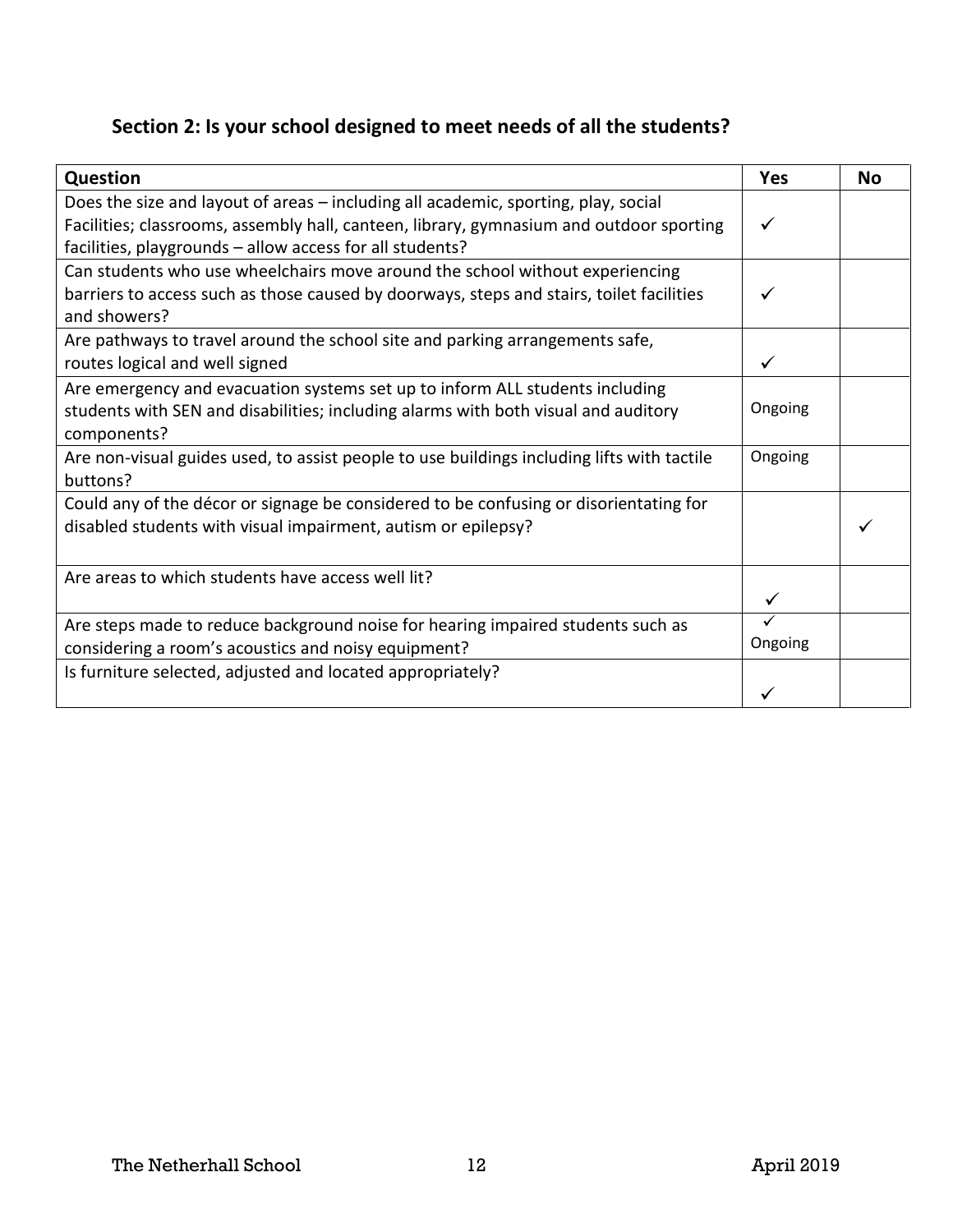## **Section 3: How does your school deliver materials in other formats?**

| Question                                                                                                                                                                                                         | <b>Yes</b>      | No |
|------------------------------------------------------------------------------------------------------------------------------------------------------------------------------------------------------------------|-----------------|----|
| Do you provide information in simple language, symbols, large print, on audio tape or<br>in Braille for students and prospective students who may have difficulty with standard<br>forms of printed information? | As<br>Necessary |    |
| Do you ensure that information is presented to groups in a way which is user friendly<br>for people with disabilities e.g. by reading aloud, overhead projections and describing<br>diagrams?                    | ✓               |    |
| Do you have facilities as ICT to produce written information in different formats?                                                                                                                               |                 |    |
| Do you ensure the staff are familiar with technology and practices developed to assist<br>people with disabilities?                                                                                              | Ongoing         |    |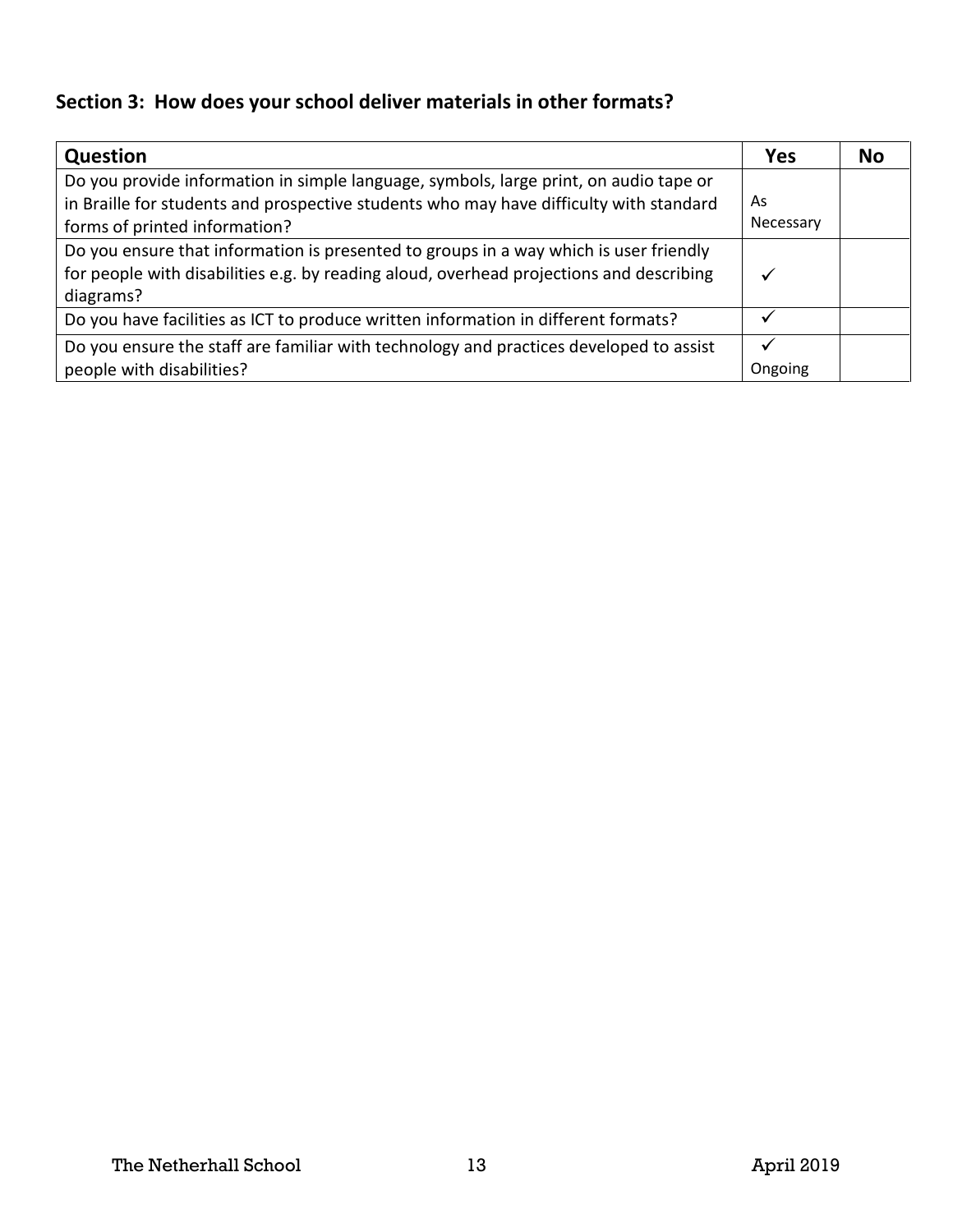## APPENDIX 4: School map